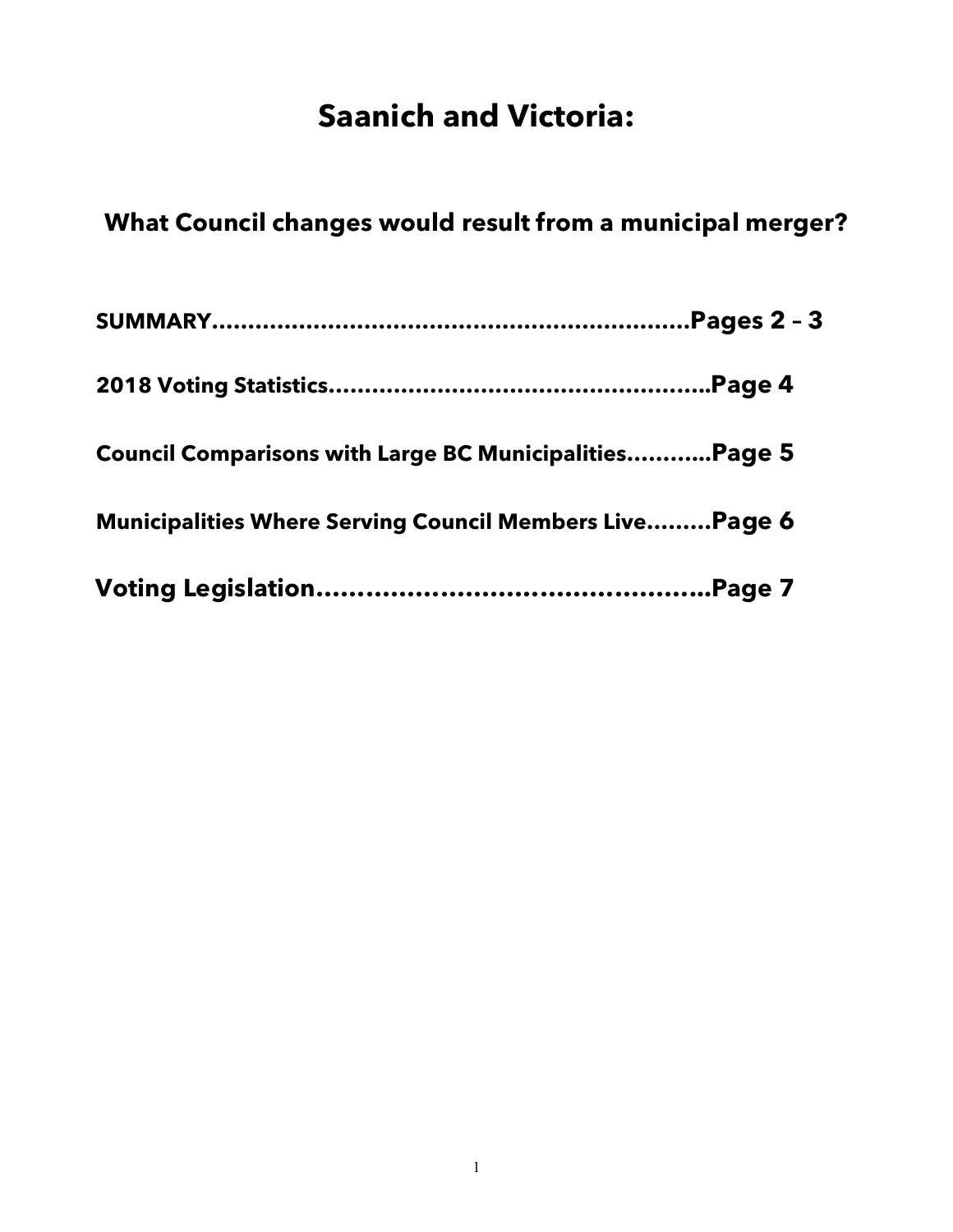**Summary:** Some conclusions can drawn about the makeup of a new council if Saanich and Victoria voters approved amalgamation. Each municipality currently has a mayor and 8 councillors. Section 118(1)(a) of the *Community Charter* sets the maximum number of councillors at 8, excluding the mayor. If the Saanich – Victoria Citizens' Assembly recommends a merger, and if the two councils put the merger to a Provincially authorized binding vote, and if a majority of the voters in both municipalities vote in favour of merging, then a new municipality would be created. Following the merger, residents of the new Municipality would elect<sup>1</sup> a new council consisting of a Mayor and 8 Councillors (the new Council could enact a bylaw after their election to increase the number of Councillors to 10, if they so desired (see Community Charter Section 118(3), & (5)) those additional council positions would be filled at next local election).

All but one<sup>2</sup> of the more than 150 BC municipalities use an At-large mechanism to elect the Mayor and councillors (Section 53(1) of the Local Government Act specifies that councillors be elected "At-large" – Section 53(2) permits a council to pass a bylaw allowing some or all of the councillors to be elected on a neighbourhood constituency basis). Initially, the 8 councillors of the newly merged municipality would be elected "At-Large" across the former municipal boundaries. This would significantly increase the number of votes needed for election, as candidates for council would have to appeal to voters across the new voter base.

How would that voter base change? In the October 2018 municipal election, Saanich had 85,004 eligible voters, of which 32,538 cast a ballot – a 38.3% turnout. Victoria had 66,243 eligible voters, of which 29,707 voted – a 44.8% turnout. While Saanich had a lower voter turnout, Saanich voters cast **2,831** more ballots than Victoria. If Saanich voter turnout were the same as Victoria's, the number of ballots cast in Saanich would have been even higher.

Had the two municipalities merged prior to the 2018 election, and assuming the same voter turnout, the total number of ballots cast in the combined new municipality would have been 62,245, a significantly larger voter base than the current Saanich and Victoria voter bases. Getting elected to council in an amalgamated municipality would require all candidates, particularly incumbents, to broaden their base of support across former municipal boundaries. Also, with the number of councillors capped at 8, competition for Council seats would increase significantly.

l 1 The existing councils would remain in office until their term expired or a new Council was elected, which ever came first.

<sup>2</sup> Lake Country has 6 Councillors, 2 are elected at large and 4 are elected from specific geographic areas of the Municipality – see: https://www.lakecountry.bc.ca/en/local-government/mayor-and-council.aspx).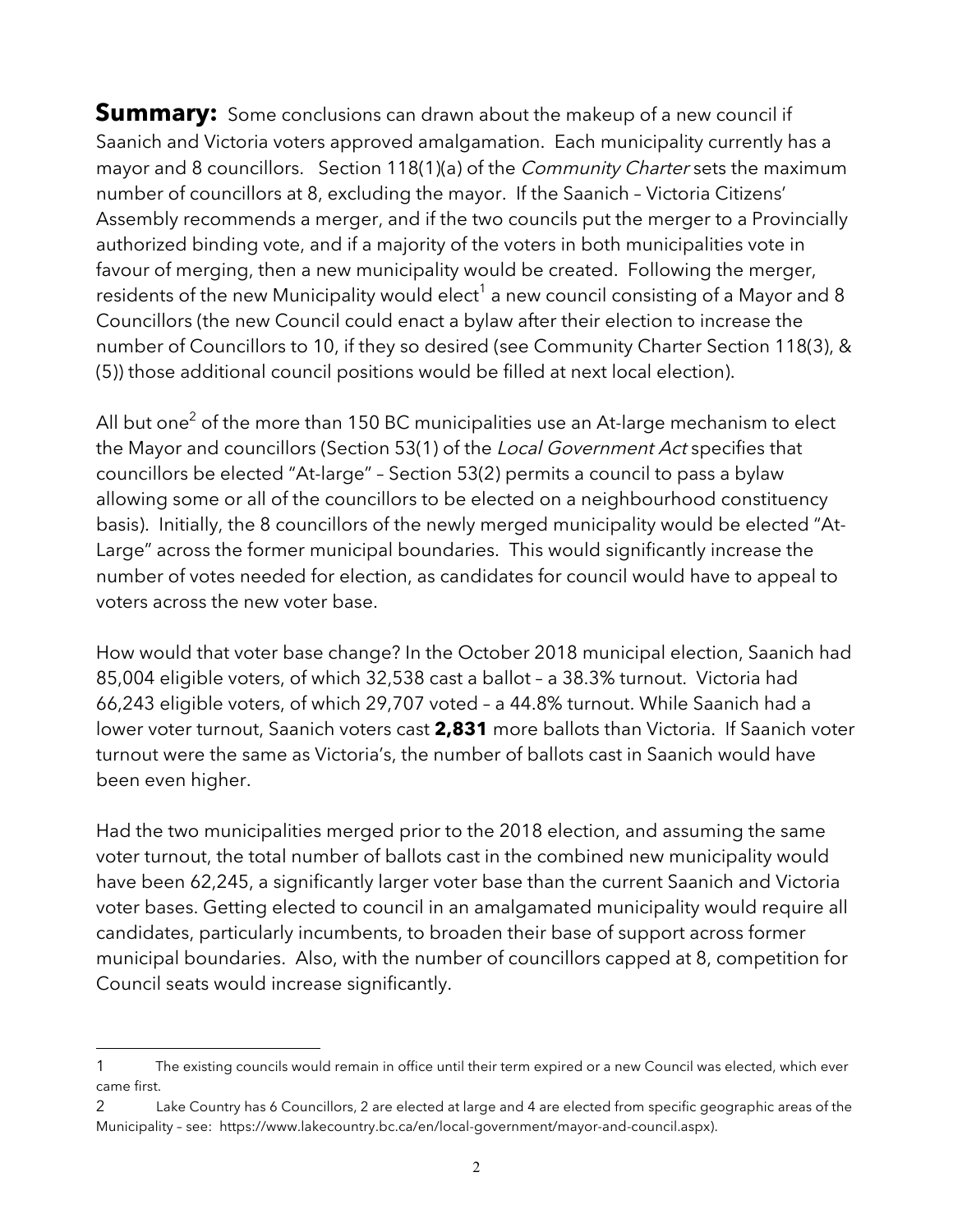The revised 2018 Local Election Campaign Financing Act has made campaign financing less of an issue than in the past. Contributions can now be made only by eligible individuals $^3$ . While incumbent councillors have name recognition that tends to favour them re-election, the necessity of having to win votes from a much larger voter base means they must earn broader public support. Expense caps would increase based on the larger voter population, rising to roughly the same as Richmond and Burnaby (both of which would still be slightly larger than the amalgamated Saanich/Victoria), however campaign financing would be less expensive than it was prior to 2018.

The likelihood of a majority of candidates from one former municipality taking control of both is highly unlikely as they would need to appeal to voters in both former municipalities.

A merger could encourage new candidates who have not previously run for public office. An example of this is Councillor Patricia Ross of Abbotsford, who was first elected to the new amalgamated Abbotsford Council in 1994, following the merger of the City of Abbotsford with the District of Matsqui. In their 2018 election, Councillor Ross topped the polls with 55.2% of the votes cast, a strong indication of her wide appeal to Abbotsford voters based on her performance over 24 years on council.

The reduction in councillors would not lead to a change in the role of the new Council. Day to day operations of any municipality is the responsibility of the chief administrative officer (CAO), the management staff and municipal employees. Councils pass bylaws, set policies, establish budgets, determine land use policies and conduct public hearings on developments; background work is done by staff. While the ratio of residents per councillor would increase, there is no evidence that this would result in less accessible councillors, nor to public input at council meetings and/or public hearings. The City of Vancouver, with 631,486 residents and 10 councillors, provides for resident input at council meetings $^4$ . Thus, even with a ratio of 63,148 residents per councillor in Vancouver, the opportunity for residents input is similar to that in Saanich and Victoria.

This represents only one aspect of amalgamation, albeit an important one, which is often raised.

l

<sup>3</sup> BC resident and Canadian Citizen or permanent resident; direct business & union contributions are now prohibited.

<sup>4</sup> see: https://vancouver.ca/your-government/speak-at-city-council-meetings.aspx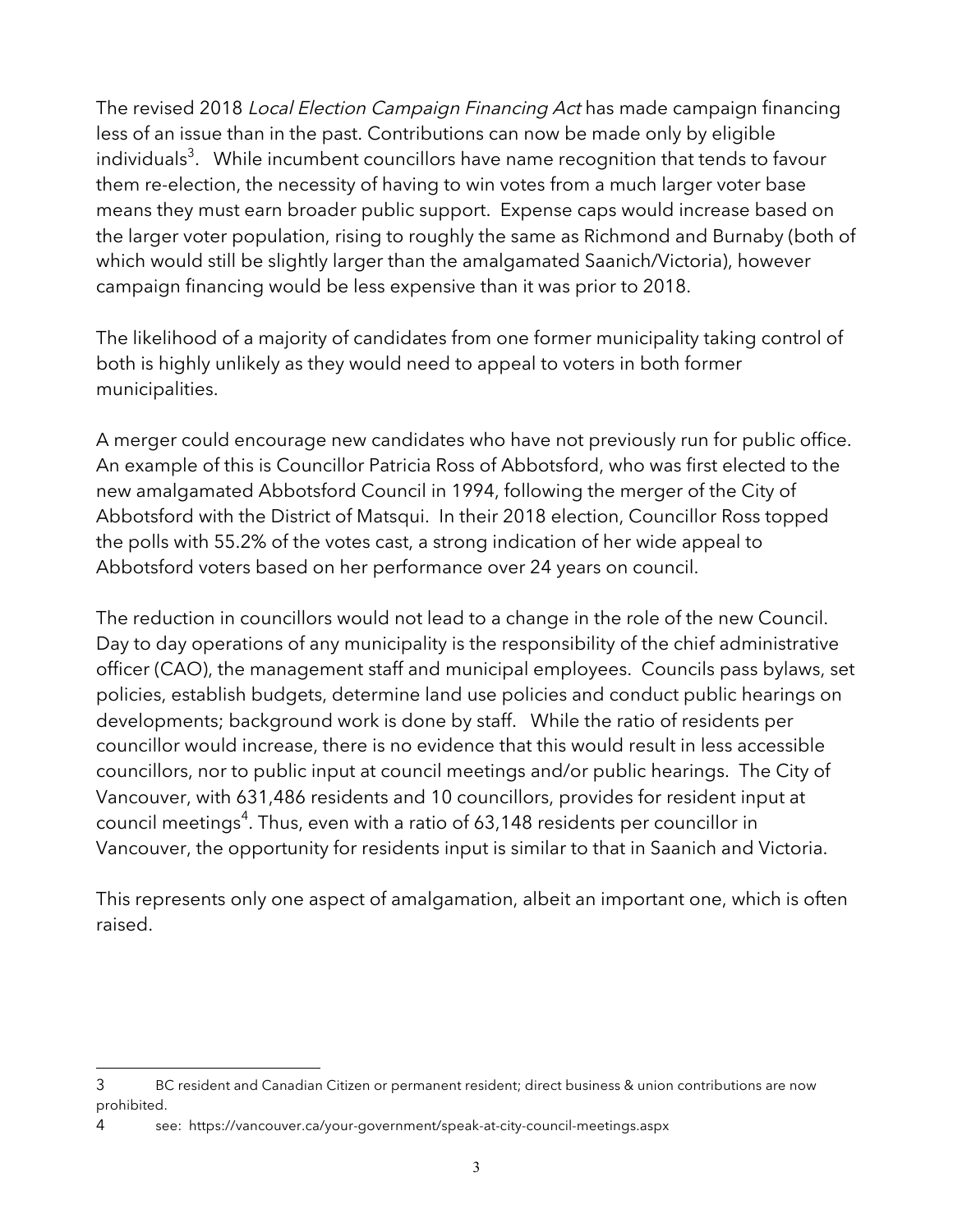# **2018 Voting Statistics:**

## **Saanich & Victoria Municipal Electorates as of October 20, 2018 (Last local elections):**

| <b>Municipality:</b>   | # of Eligible Voters: | # Who Voted: | Turnout %: |
|------------------------|-----------------------|--------------|------------|
| Saanich                | 85,004                | 32,538       | 38.3%      |
| <u>Victoria</u>        | 66.243                | 29.707       | 44.8%      |
| <b>Combined Totals</b> | 151,247               | 62,245       |            |

Saanich had **18,770** more eligible voters than Victoria in 2018. **2,831** more electors voted in Saanich than in Victoria in 2018.

The following Sixteen (16) Councillors and two Mayors from the two Municipalities were elected in **2018**, listed by vote count (from most to least votes): (Victoria Councillor Laurel Collins was elected as a Federal MP in October 2019 & resigned her council seat).

|    | Municipality: | Council Member:          | Votes: | <u># who Voted</u> |
|----|---------------|--------------------------|--------|--------------------|
|    | Saanich       | Rebecca Mercereau        | 18,416 | 32,538             |
| 2. | Saanich       | Colin Plant              | 17,749 | 32,538             |
| 3. | Saanich       | Ned Taylor               | 16,047 | 32,538             |
| 4. | Saanich       | <b>Susan Brice</b>       | 15,981 | 32,538             |
| 5. | Saanich       | <b>Mayor Fred Haynes</b> | 15,312 | 32,538             |
| 6. | Victoria      | Ben Isitt                | 14,205 | 29,707             |
| 7. | Saanich       | Zac De Vries             | 13,631 | 32,538             |
| 8. | Saanich       | <b>Judy Brownoff</b>     | 13,594 | 32,538             |
| 9. | Victoria      | Jeremy Loveday           | 13,239 | 29,707             |
|    | 10. Saanich   | Nathalie Chambers        | 13,080 | 32,538             |
|    | 11. Victoria  | Laurel Collins           | 12,842 | 29,707             |
|    | 12. Victoria  | Mayor Lisa Helps         | 12,642 | 29,707             |
|    | 13. Victoria  | Geoff Young              | 12,184 | 29,707             |
|    | 14. Victoria  | <b>Sarah Potts</b>       | 11,977 | 29,707             |
|    | 15. Saanich   | Karen Harper             | 11,713 | 32,538             |
|    | 16. Victoria  | Charlayne Thornton-Joe   | 10,678 | 29,707             |
|    | 17. Victoria  | <b>Sharmarke Dubow</b>   | 10,590 | 29,707             |
|    | 18. Victoria  | Marianne Alto            | 10,245 | 29,707             |

Sources:

Saanich 2018 Local Election Results – https://bc.localelections.ca/election\_results/114\_2018\_results.html Victoria 2018 Local Election Results – https://bc.localelections.ca/election\_results/142\_2018\_results.html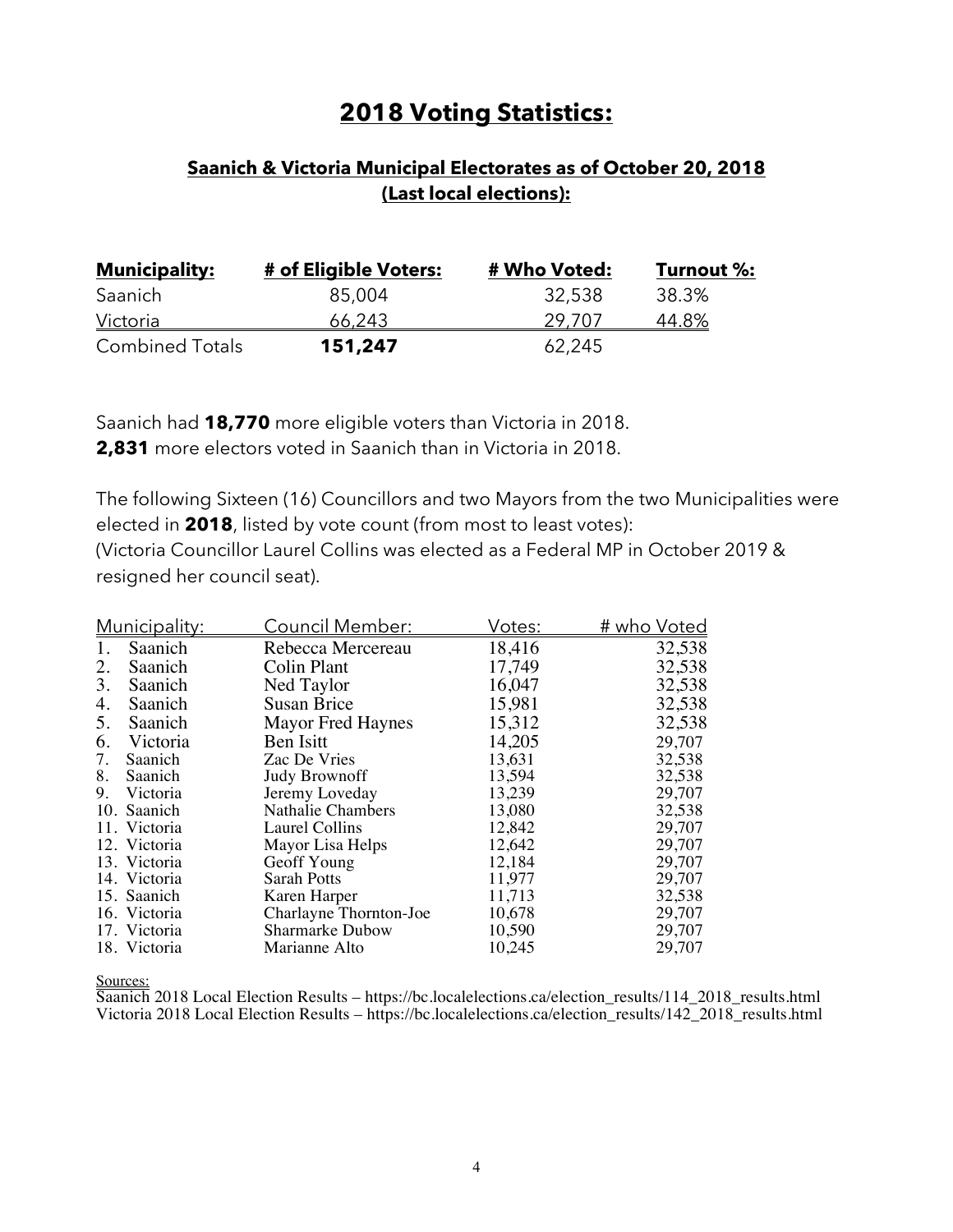# Council Comparisons in Larger BC Municipalities:

| Municipality               | 2016 Population:<br>(Last Census) | Number of Councillors: | Population per Councillor: |
|----------------------------|-----------------------------------|------------------------|----------------------------|
|                            |                                   |                        |                            |
| Abbotsford                 | 141,397                           | 8                      | 17,674                     |
| <b>Burnaby</b>             | 232,755                           | 8                      | 29,094                     |
| Coquitlam                  | 139,284                           | 8                      | 17,410                     |
| Delta                      | 102,238                           | 6                      | 12,780                     |
| Kamloops                   | 90,280                            | 8                      | 11,285                     |
| Kelowna                    | 127,380                           | 8                      | 15,922                     |
| <b>Langley District</b>    | 117,285                           | 6                      | 19,547                     |
| Nanaimo                    | 90,504                            | 8                      | 11,313                     |
| Prince George              | 74,003                            | 8                      | 9,250                      |
| Richmond                   | 198,309                           | 8                      | 24,788                     |
| Surrey                     | 517,887                           | 8                      | 64,735                     |
| Vancouver                  | 631,486                           | 10                     | 63,148                     |
| Saanich                    | 114,148                           | 8                      | 14,268                     |
| Victoria                   | 85,792                            | 8                      | 10,724                     |
| Saanich/Victoria Combined: | 199,940                           | 8                      | 24,992                     |

#### Sources:

Abbotsford Council – https://www.abbotsford.ca/city\_hall/mayor\_and\_council/city\_council.htm Burnaby Council – https://www.burnaby.ca/Our-City-Hall/Mayor---Council.html Coquitlam Council – https://www.coquitlam.ca/city-hall/mayor-and-council/Mayor-and-Council.aspx

Delta Council – http://www.delta.ca/your-government/mayor-council

Kamloops Council – https://www.kamloops.ca/city-hall/city-government/city-council/councilcontact-information-and-bios

Kelowna Council – https://www.kelowna.ca/city-hall/council/mayor-council-biographies Langley District –

Nanaimo Council – https://www.nanaimo.ca/your-government/city-council

Prince George – https://www.princegeorge.ca/City%20Hall/Pages/MayorandCouncil.aspx

Richmond Council – https://www.richmond.ca/cityhall/council.htm

Surrey Council – https://www.richmond.ca/cityhall/council.htm

Vancouver Council – https://vancouver.ca/your-government/city-councillors.aspx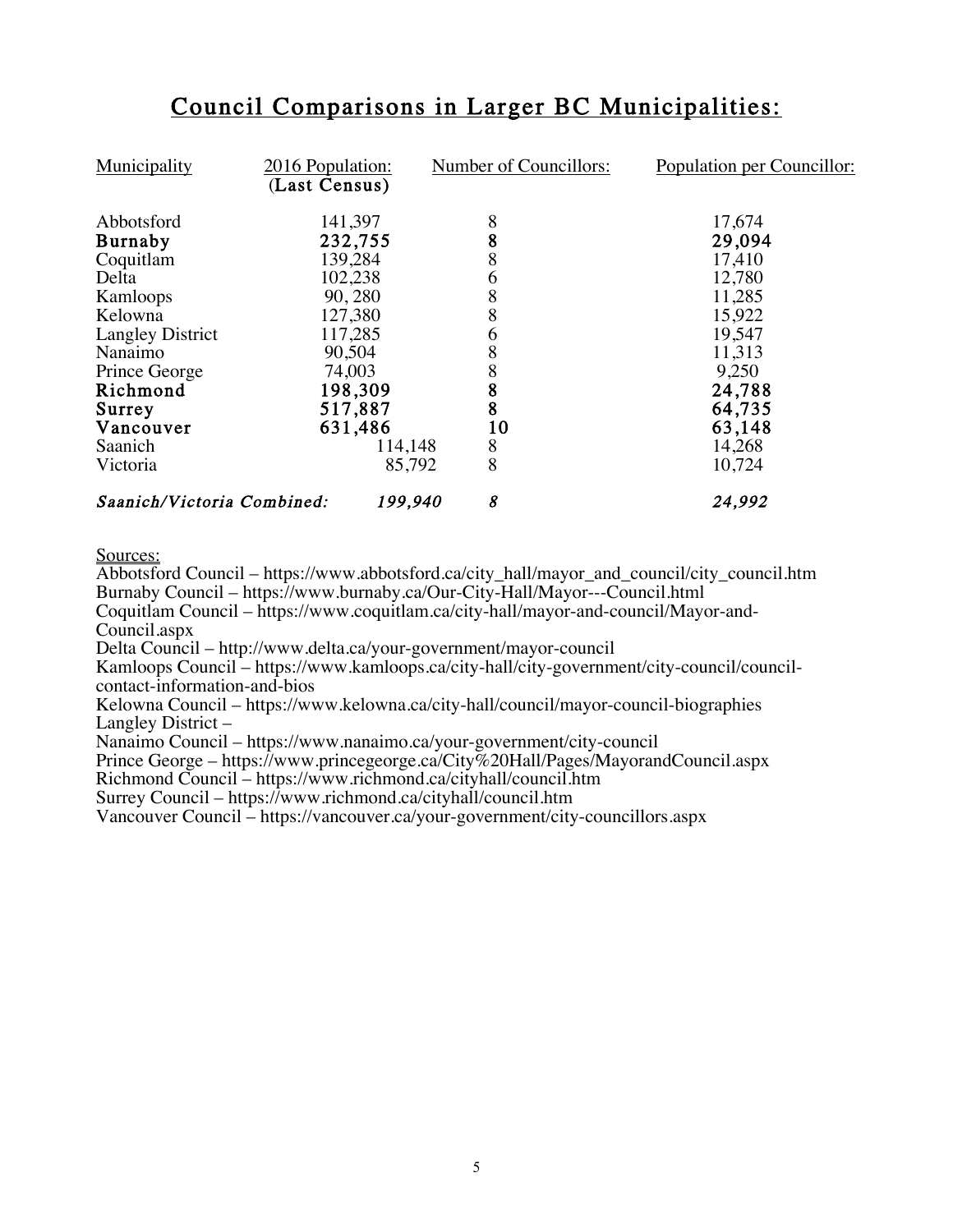# **Municipalities Where Serving Saanich & Victoria Council Members Live:**

| Municipality: Council Member:              | Resides in:                           | Reference:             |                        |
|--------------------------------------------|---------------------------------------|------------------------|------------------------|
| Saanich Mayor Fred Haynes                  | <b>Saanich</b>                        | See Below              |                        |
| Saanich Councillor Susan Brice             | <b>Saanich</b>                        | $\epsilon$             | $\epsilon$             |
| Saanich Councillor Judy Brownoff           | <b>Saanich</b>                        | C                      | C                      |
| Saanich Councillor Nathalie Chambers       | <b>Saanich</b>                        | $\epsilon$             | $\zeta$ $\zeta$        |
| Saanich Councillor Zac De Vries            | <b>Saanich</b>                        | 66                     | 66                     |
| Saanich Councillor Karen Harper            | <b>Saanich</b>                        | 66                     | $\mathsf{G}\mathsf{G}$ |
| Saanich Councillor Rebecca Mercereau       | Saanich                               | 66                     | $\textsf{G}\textsf{G}$ |
| Saanich Councillor Colin Plant             | <b>Saanich</b>                        | $\mathsf{G}\mathsf{G}$ | $\textsf{G}\textsf{G}$ |
| Saanich Councillor Ned Taylor              | <b>Saanich</b>                        | 66                     | $\mathsf{G}\mathsf{G}$ |
| Victoria Mayor Lisa Helps                  | Victoria                              | 66                     | $\mathsf{G}\mathsf{G}$ |
| Victoria Councillor Marianne Alto          | <b>Saanich</b>                        | 66                     | $\mathsf{G}\mathsf{G}$ |
| Victoria Councillor Sharmark Dubow         | Esquimalt                             | cc                     | cc                     |
| Victoria Councillor Ben Isitt              | Victoria                              | $\mathsf{G}\mathsf{G}$ | $\textsf{G}\textsf{G}$ |
| Victoria Councillor Jeremy Loveday         | Esquimalt                             | $\mathsf{G}\mathsf{G}$ | $\mathsf{G}\mathsf{G}$ |
| Victoria Councillor Sarah Potts            | Victoria                              | 66                     | $\mathsf{G}\mathsf{G}$ |
| Victoria Councillor Charlayne Thornton-Joe | <b>Saanich</b>                        | 66                     | $\mathsf{G}\mathsf{G}$ |
| Victoria Councillor Geoff Young            | Victoria                              | $\textsf{G}\textsf{G}$ | $\mathbf{66}$          |
| Victoria Vacant (formerly Laurel Collins)  | By-Election scheduled for Apr 4, 2020 |                        |                        |

#### **Sources:**

#### **Saanich Financial Disclosures:**

https://www.saanich.ca/EN/main/local-government/mayor-council/council-remuneration-and-expenses.html **Victoria Financial Disclosures:**

http://opendata.victoria.ca/search?q=financial%20disclosure%20statement